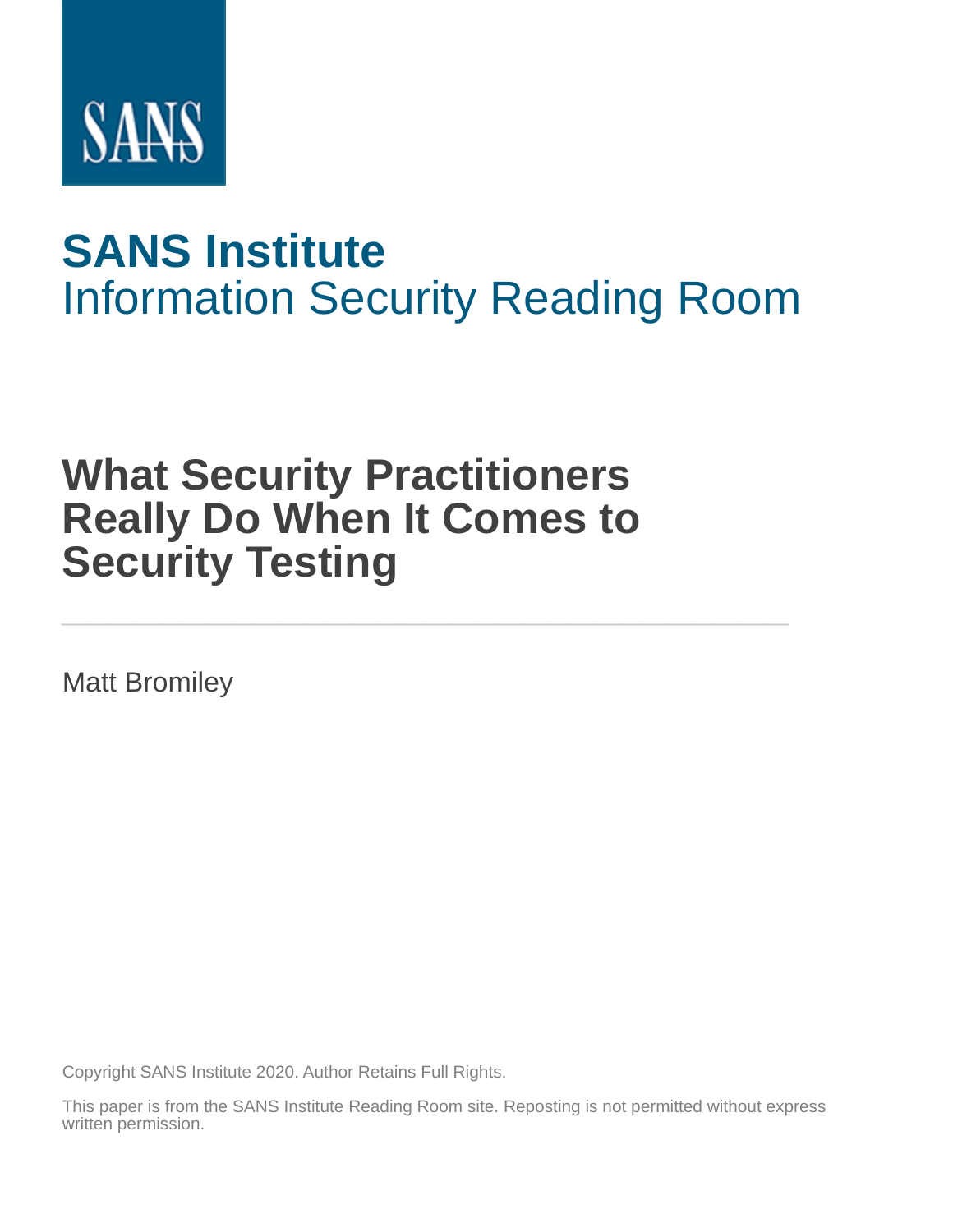## **What Security Practitioners Really Do When It Comes to Security Testing**

**(Part 2 of Are Your Security Controls Yesterday's News?)**

Written by **Matt Bromiley**

October 2019

## *Sponsored by:* **Cymulate**

## **Introduction**

Take a moment to consider your current security control testing procedure(s). Do you perform scheduled, scope-limited penetration tests because you're required to? Do you simply let the vulnerability scanner do its thing and hope the attackers don't do the same? Or are you unsure about how you're testing your controls?

In the first of this duo of spotlight papers,<sup>1</sup> we discussed why security controls testing should not be constrained by scope-limited penetration tests or tests using attacks that do not mimic true threat actor activities. In conjunction with that paper (which we will call Part One), SANS ran a poll asking respondents to provide data about their current security control testing procedures. We explore that data in this paper.

Across our 366 poll respondents from the security community, approximately 75% indicated they do in fact test the effectiveness of their security controls, as illustrated in Figure 1. The rest of this paper will discuss additional details provided by this majority, but that still leaves us with approximately 25% who either do not test or are unsure if they do.

*Figure 1. Poll Responses to Question About Effectiveness of Security Controls*

> Whether you're testing your security controls or not, one truth remains: Attackers don't care about scope.

1 "Are Your Security Controls Yesterday's News?"



**Do you test the effectiveness of your security controls?**

## **Analyst Program**

## A SANS Spotlight

www.sans.org/reading-room/whitepapers/analyst/security-controls-yesterday's-news-39065. Registration required.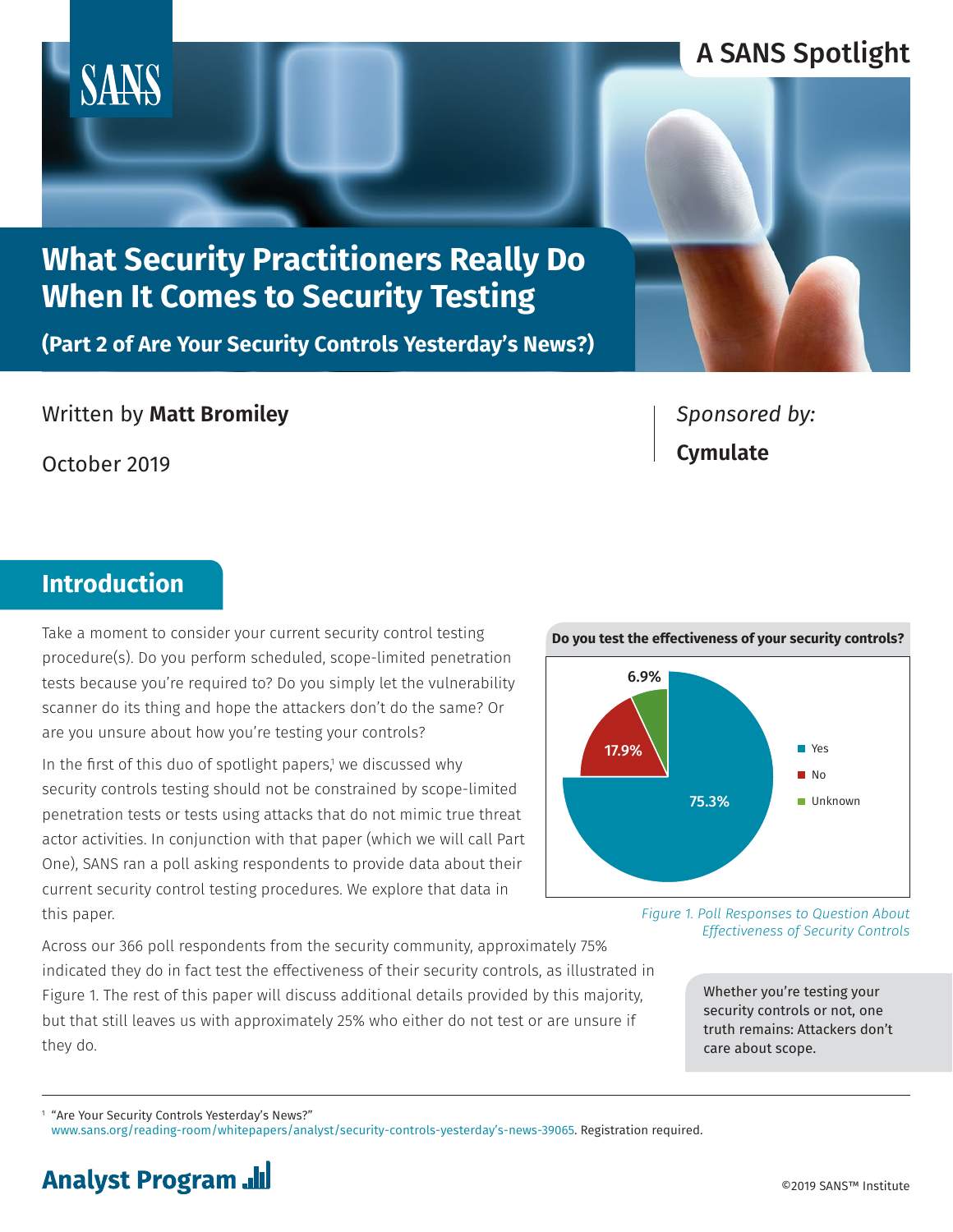Although it's the theme of this spotlight series, it bears repeating: You should be testing your controls! If you are not testing your security controls, there's a chance someone else is. And they don't produce a pretty report at the end.

## **Getting It Right**

#### *If you are not testing your security controls, there's a chance someone else is. And they don't produce a pretty report at the end.*

Effective security control testing doesn't occur overnight; organizations will typically align their testing with various security frameworks

that provide a useful scope of reference. In this survey, approximately 39% of our

respondents indicated that they use NIST's Risk Management Framework,2 with MITRE's ever-popular ATT&CK™ Framework coming in at just under 15%. As seen in Figure 2, organizations also utilize internally developed frameworks, CVSS and others.

Choosing the right framework for security control testing contributes significantly to the success of the testing. Typically, security teams and/ or organizations may gravitate to compliance-type frameworks, ones with checkboxes that can represent a false



sense of security and defense. Threat actors have shown repeatedly that they do not care about compliance standards or hypothetical defenses.

Instead, we recommend aligning with a framework that provides the foundation to identify and test against "real-world" threats, whether they are employed by a particular threat actor or something that is commonly exploited. MITRE's ATT&CK™ Matrix can start your security team thinking about the many methods by which a threat actor may escalate privileges, for example. By being able to test and verify against those techniques, you can start to limit what a "real" threat actor could do if they breached the environment.

This type of scenario-based testing may not necessarily be threat-actor based, but you will find yourself mitigating a lot of commonly used techniques by attackers of all skill levels. On the topic of relevant scenarios, we also asked our respondents to rank scenarios in terms of criticality with respect to their organization. The top-ranked critical scenario, as shown in Figure 3 on the next page (where the lower the score, the higher the criticality) was an attack on consumer-facing applications. A close second and third place were the ability to detect file-less and signature-less attacks and spear-phishing, respectively.

*Figure 2. Poll Responses to Question About Which Primary Framework Respondents Use for Internal Risk Assessments*

2 "Risk Management," https://csrc.nist.gov/projects/risk-management/risk-management-framework-(RMF)-Overview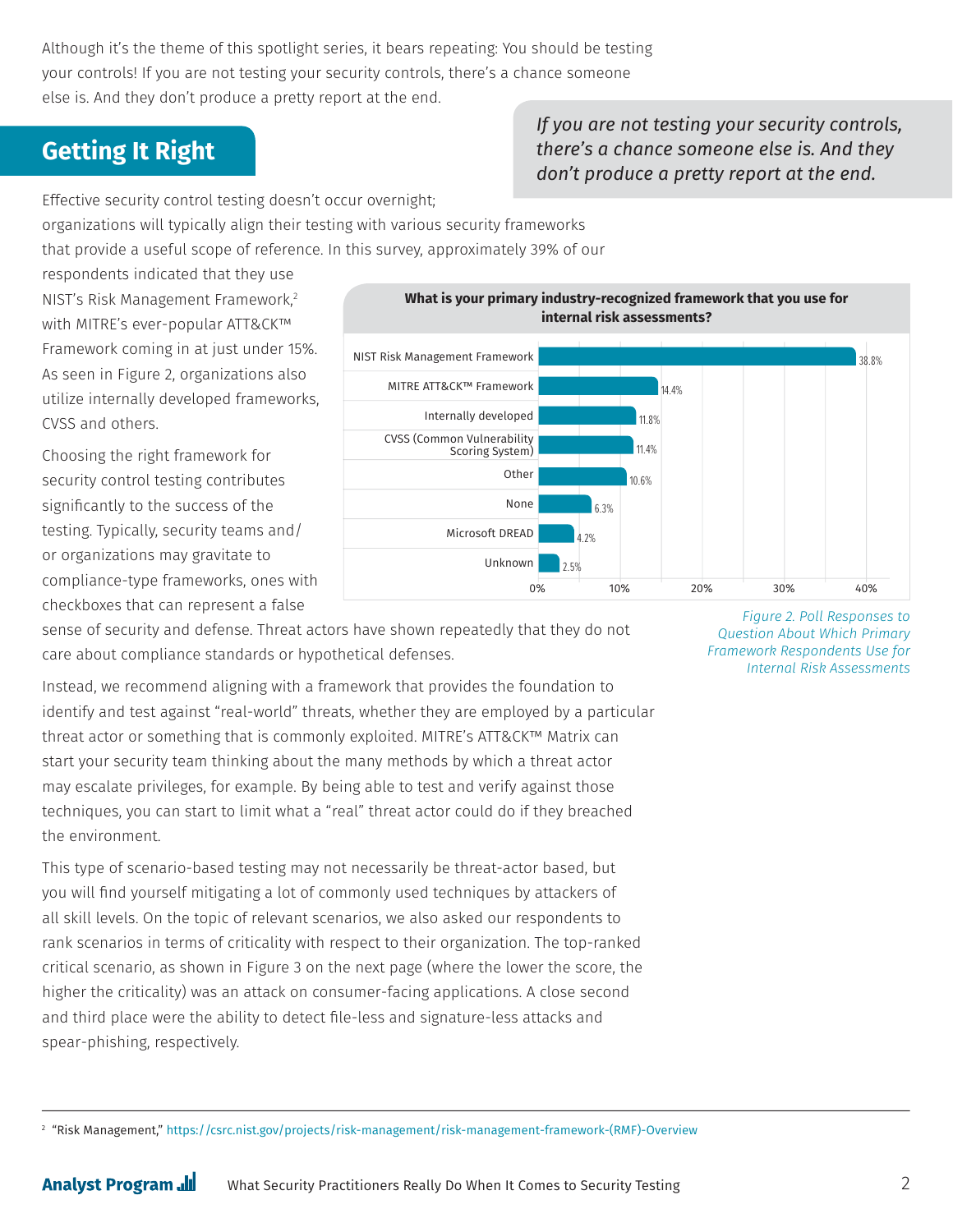Rounding out our ranked threat actor scenarios were concerns such as exfiltration of data, unsafe browsing habits, ransomware and compromise of critical assets. Given the recent wave of highly targeted and coordinated ransomware attacks, we've seen that these attacks can potentially cause more technical and financial damage than other types of attacks.

However, organizations that utilize technique-based frameworks for



their security control testing can rest easier; many of our top-concerning scenarios employ multiple techniques. For example, advanced malware may utilize an application vulnerability to deploy signatureless attacks. This blending of multiple critical techniques into one scenario highlights the need to tune security controls based on a combination of techniques, not a simple scenario.

*Figure 3. Ranking of Scenarios According to Perceived Criticality*

These results brought to the surface other concerns for us: Are organizations testing their security controls in line with the highest concerns—or greatest fears? Are they limiting the success of security control testing via scope definitions or environment segmentation? In the next section, we examine just how testing is being performed.

#### **TAKEAWAY**

Security control testing can ensure that you have some controls or detections in place for some of the more advanced threat actor techniques, but these will often cover some of the basic techniques as well. Utilize a framework that focuses on *attacker techniques*. After all, they're the ones you need to defend against!

## **Getting It Done**

It's likely that your security controls are being tested. Hopefully, the party doing the testing is one you're aware of! To the 76% of our full respondent base that perform testing, we inquired about the methods used to test the effectiveness of their security controls (see Figure 4). Leading the pack was penetration



**What methods do you use to test the effectiveness of your security controls?** *Select all that apply.*

testing, at a whopping 84%. Vulnerability scanning came in second, nearly 20% behind. As shown in Figure 4, Red/Blue/Purple teaming activities<sup>3</sup> were in fourth place, at approximately 44%.

*Figure 4. Poll Results About Methods Used to Test Security Controls Effectiveness*

 $^{\rm 3}$  While we did not expand on the concept of blue/red/purple teaming within this survey, we'll classify that as activities performed in unison by a blue and red team, who are trying to defend and attack, respectively.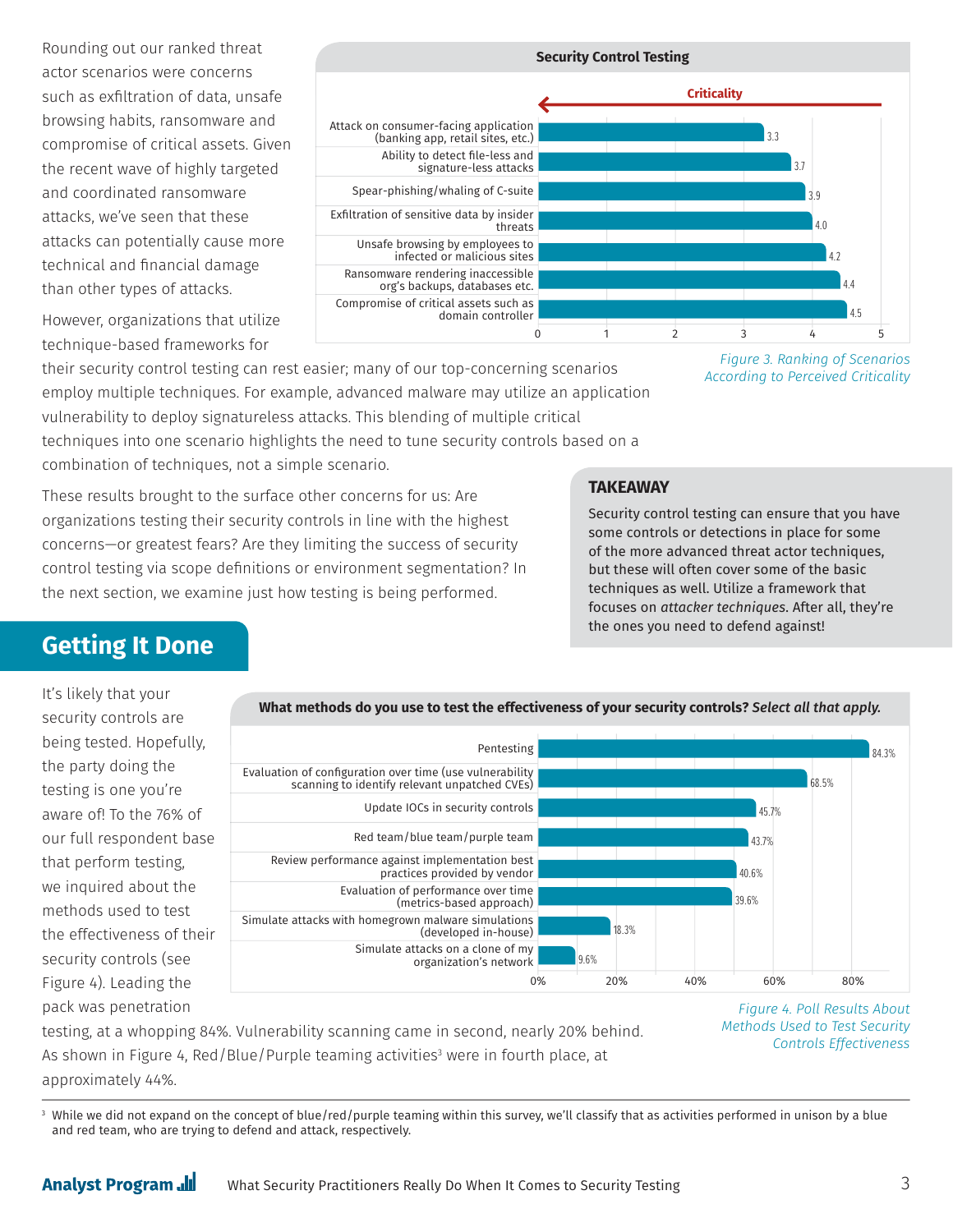We hypothesized in Part One of this spotlight series that penetration tests and vulnerability scans were the primary security control effectiveness test, and

unfortunately, they possess inherent weaknesses. Penetration tests, while useful for identifying pathways into an environment, are often dependent on the skill level of the penetration tester. Furthermore, penetration tests may do little to replicate the toolsets that a "real" threat actor may employ, thus providing a false sense of security. Lastly, and perhaps most importantly,



penetration testing may be limited in scope and/or performed on a periodic, wellknown schedule. This does little to take into account all the moving pieces of a complex organization—ones that an attacker may jump on and take advantage of.

*Figure 5. Poll Results in Response to Question About What Technology Respondents Employ in Testing Their Security Controls*

To follow up on the notion of effectiveness, we also asked our respondents what

technology they employ in testing their security controls. As shown in Figure 5, approximately 70% utilize vendor-provided testing tools. The top three responses were rounded out with automated penetration testing tools and home-grown tools/ scripts, respectively.

In addition to the tools present, we also wanted to get an idea of how frequently security control testing happens. According to approximately 68% of our respondents, security control testing occurs at best case monthly and worst case annually. As shown in Figure 6, nearly 16% of our respondents indicated that testing occurred occasionally—yet another dangerous precedent.



Security control testing should be *ongoing*. It should be performed in response to events and done continuously. How do you do that? We'll discuss that next.

*Figure 6. Poll Results in Response to Question About How Frequently Respondents Test Security Controls*

### **Making It Better**

Lastly, we asked our respondents how they are utilizing security control testing in their day-to-day activities. In short, is testing making their organization better or worse? As shown in Figure 7, approximately 75% of our respondents indicated that security control testing has a primary objective of identifying gaps that require remediation, with misconfiguration and poor policies a close second at 63%.



*Figure 7. Poll Results in Response to Question About Objectives for Testing Controls*

#### **Analyst Program ...**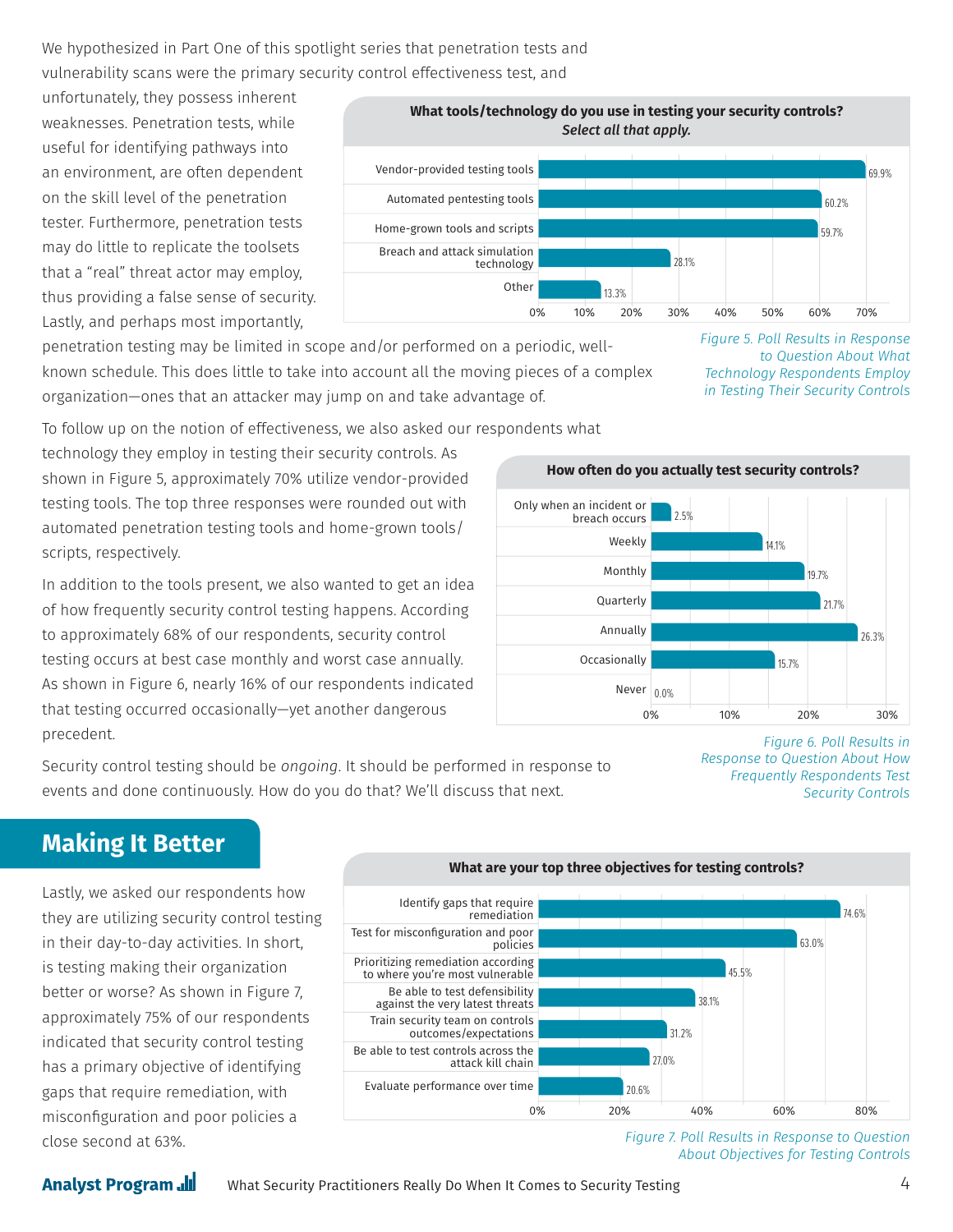These statistics are encouraging. When security controls are used to identify and make immediate improvements in the environment, they are truly serving their unique purpose. Another area to give particular attention to is our fourth-place objective:

testing defensibility against the very latest threats. We hope this objective means your organization is analyzing, documenting and testing against true threat actor activities.

Even with the best-laid plans, organizations still run into issues that may prevent them from achieving



the level of success that they seek. In a near four-way tie, as shown in Figure 8, our respondents indicated that limitations and a lack of approach, knowledge and visibility in the use of automation are their top barriers.

Limitations in the use of automation in testing are one area where we expect organizations to grow the most in the coming months. Thanks to solid foundational frameworks and integrated environments, automation can be the key that replaces periodic testing with increased, continuous, almost real-time security control testing with environment-wide scope.

## **Closing Thoughts**

Many organizations rely very heavily on their security controls to protect their environments. A lot of security work is typically done behind the scenes, and users simply go about their day, oftentimes without knowledge of the complexities going on in the background. For the information security team, it's an ongoing task to not only implement security controls, but also test their effectiveness. Without testing controls, we can never be sure they are working properly to defend the organization.

In this two-part SANS spotlight series,<sup>4</sup> we discussed why security control testing is so crucial. Furthermore, we also discussed how oftentimes, penetration tests and simple vulnerability scans do not effectively test your implemented security controls. Threat actors who have your organization in their crosshairs will employ *whatever technique necessary* to achieve their objective. It's tough for your penetration testing team to emulate all the possibilities. Thus, we *must have a better way to test our security controls.*

Focus your security control testing on techniques and paths that can be exploited by multiple types of threat actors. By utilizing technique-based frameworks, your organization can effectively test and neutralize multiple types of attacks simultaneously, providing a sense of security that defends against real-world threats, not the limited scope of a penetration test. It's time to make your security controls do their job—defend the organization against realistic rather than hypothetical threats.

*Figure 8. Poll Responses to Question About Top Three Barriers to Assessing Control Effectiveness*

> *Without testing controls, we can never be sure they are working properly to defend the organization.*

4 Part One: "Are Your Security Controls Yesterday's News?"

www.sans.org/reading-room/whitepapers/analyst/security-controls-yesterday's-news-39065. Registration required.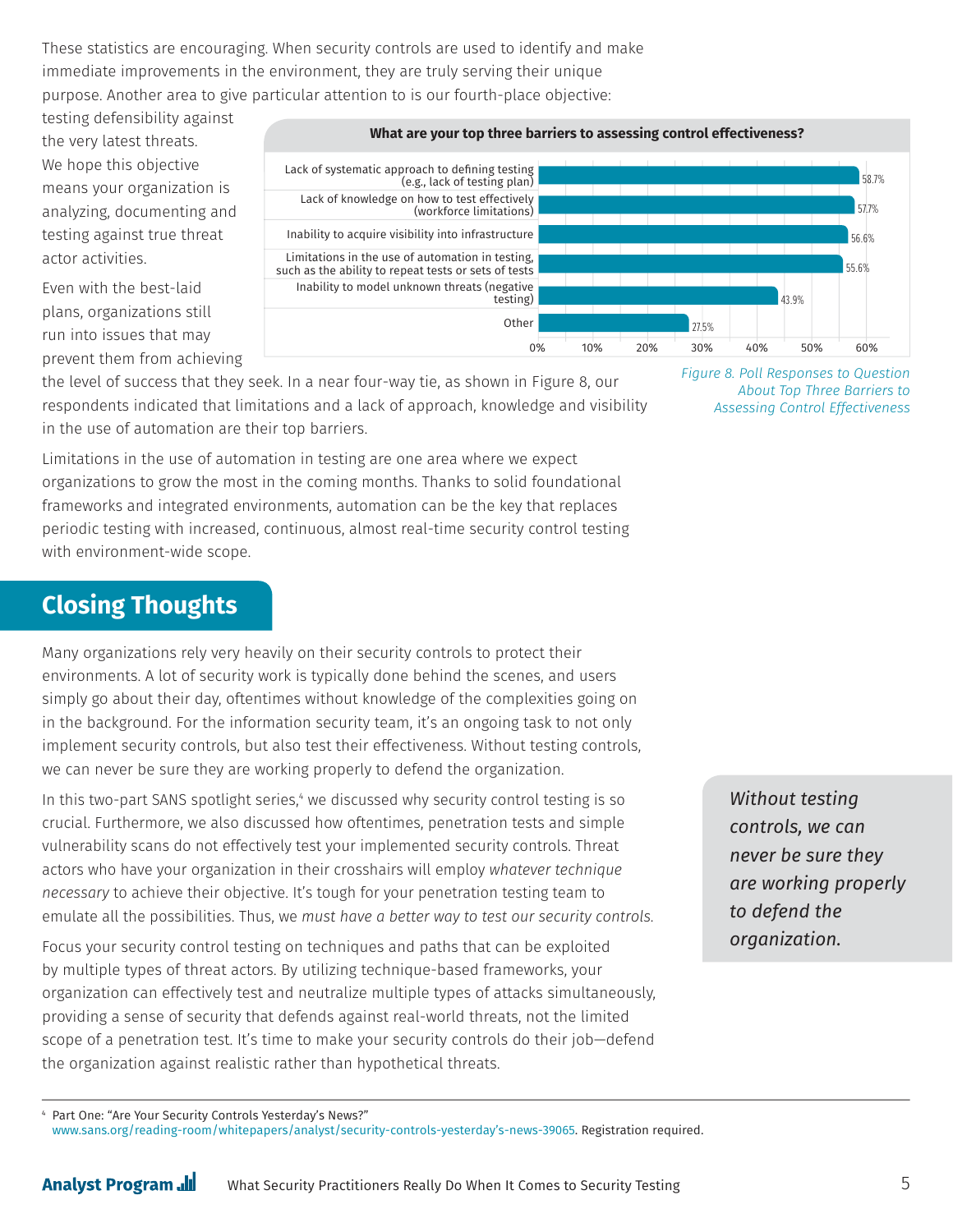### **About the Author**

**Matt Bromiley** is a SANS Digital Forensics and Incident Response instructor, teaching Advanced Digital Forensics, Incident Response, and Threat Hunting (FOR508) and Advanced Network Forensics: Threat Hunting, Analysis, and Incident Response (FOR572), and a GIAC Advisory Board member. He is also a principal incident response consultant at a major incident response and forensic analysis company, combining experience in digital forensics, incident response/triage and log analytics. His skills include disk, database, memory and network forensics, as well as network security monitoring. Matt has worked with clients of all types and sizes, from multinational conglomerates to small, regional shops. He is passionate about learning, teaching and working on open source tools.

#### **Sponsor**

**SANS would like to thank this paper's sponsor:**